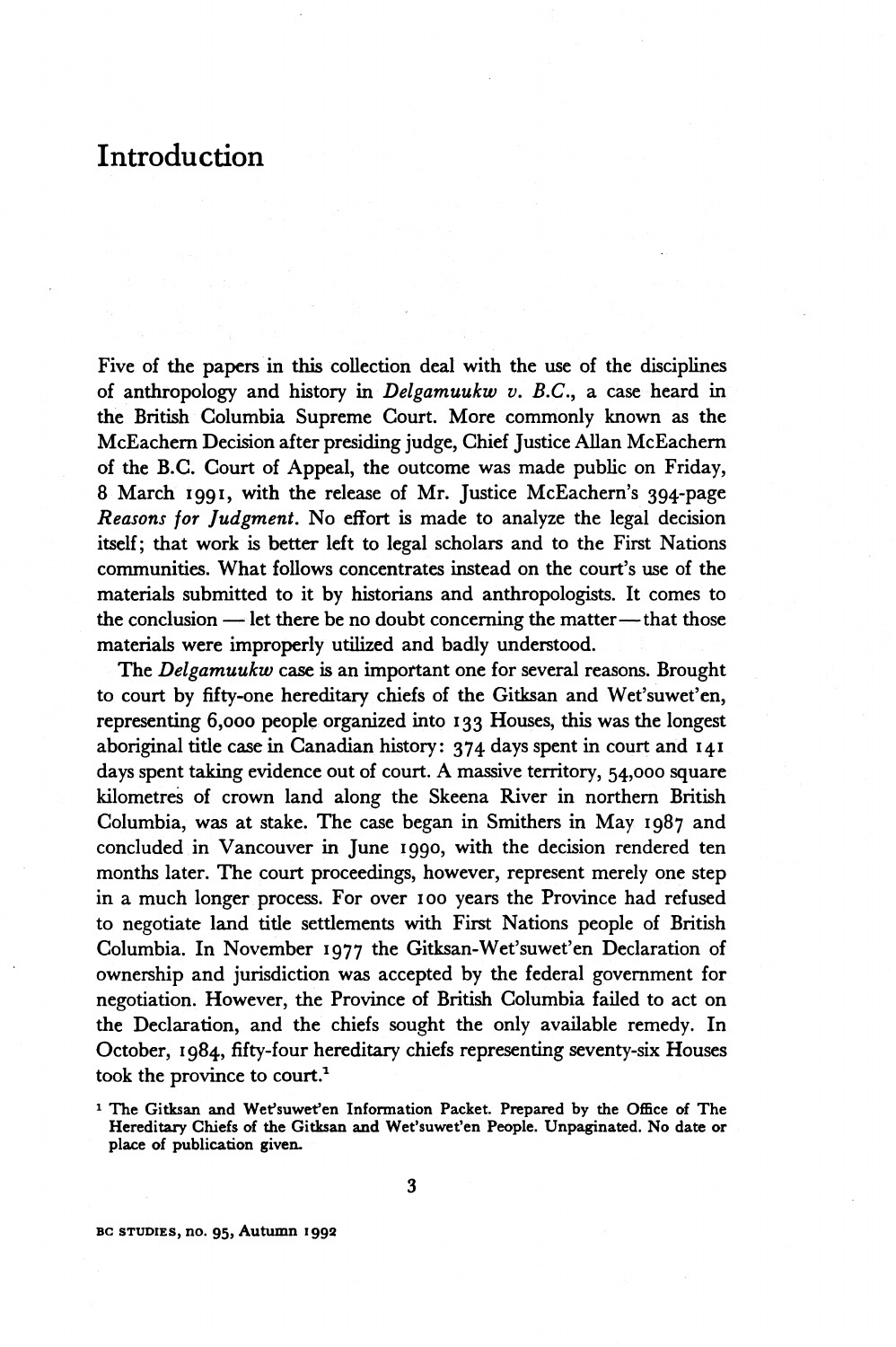**The chiefs, through their legal counsel, argued that their traditional law remains in effect in their territories unless changed with their consent. Judge McEachern rejected both the claim and the theory underlying the claim, holding that Aboriginal people were never sovereign over these lands; that they held no Aboriginal title to the land, and instead had weaker use rights to the land; that use rights were limited in area; and that extinguishment of these use rights could occur by inference during the colonial period through land ordinances, proclamations or other means.** 

*Delgamuukw* **is the latest in a long line of legal decisions that deal with self-government and Aboriginal and treaty rights of First Nations in Canada, the United States, and other of the former British colonies.**  *Delgamuukw* **represents a retreat from the findings of courts in all of these jurisdictions. Most notable among the Canadian Supreme Court decisions concerning British Columbia are the 1973** *Colder* **case, in which the court split over the issue of whether the Aboriginal title of the Nishga had been extinguished in the colonial period, and the 1990** *Sparrow* **case, in which the Aboriginal right to fish was held not to have been clearly and plainly extinguished by legislation.** 

*Delgamuukw* **is important in that the litigants hoped to gain some measure of control over the natural resources of their region. The Skeena Fisheries Commission, made up of Gitksan and Wet'suwet'en chiefs, the Tsimshian Tribal Council, and the Lake Babine band, was established to manage the Skeena watershed area under their own fisheries management and harvest philosophies. First Nations control over areas important for their forestry products, ceremonial uses, medicinal herbs, and game were linked to success in the suit.** 

**But** *Delgamuukw* **is notable for reasons other than these quite predictable ones. The full-blown presentation of Gitksan and Wet'suwet'en oral tradition provides one of the richest sources of information about First Nations societies to date. Such a presentation required a concerted effort by the plaintiffs to provide the most thorough and authoritative testimony possible. By doing so, as Dara Culhane points out in this volume, "the Gitksan and Wet'suwet'en approached the court and the proceedings with dignity, sincerity and integrity." Michael Kew (1989:98) noted in a review of** *Gisday Wa and Delgam Uukw, The Spirit in the Land,* **the opening statement of the hereditary chiefs, that** 

**the case is also unique for the extent and breadth of the evidence from the people themselves.... It contains a full record with unsurpassed detail of territory, history, and organization of all the houses (the primary political**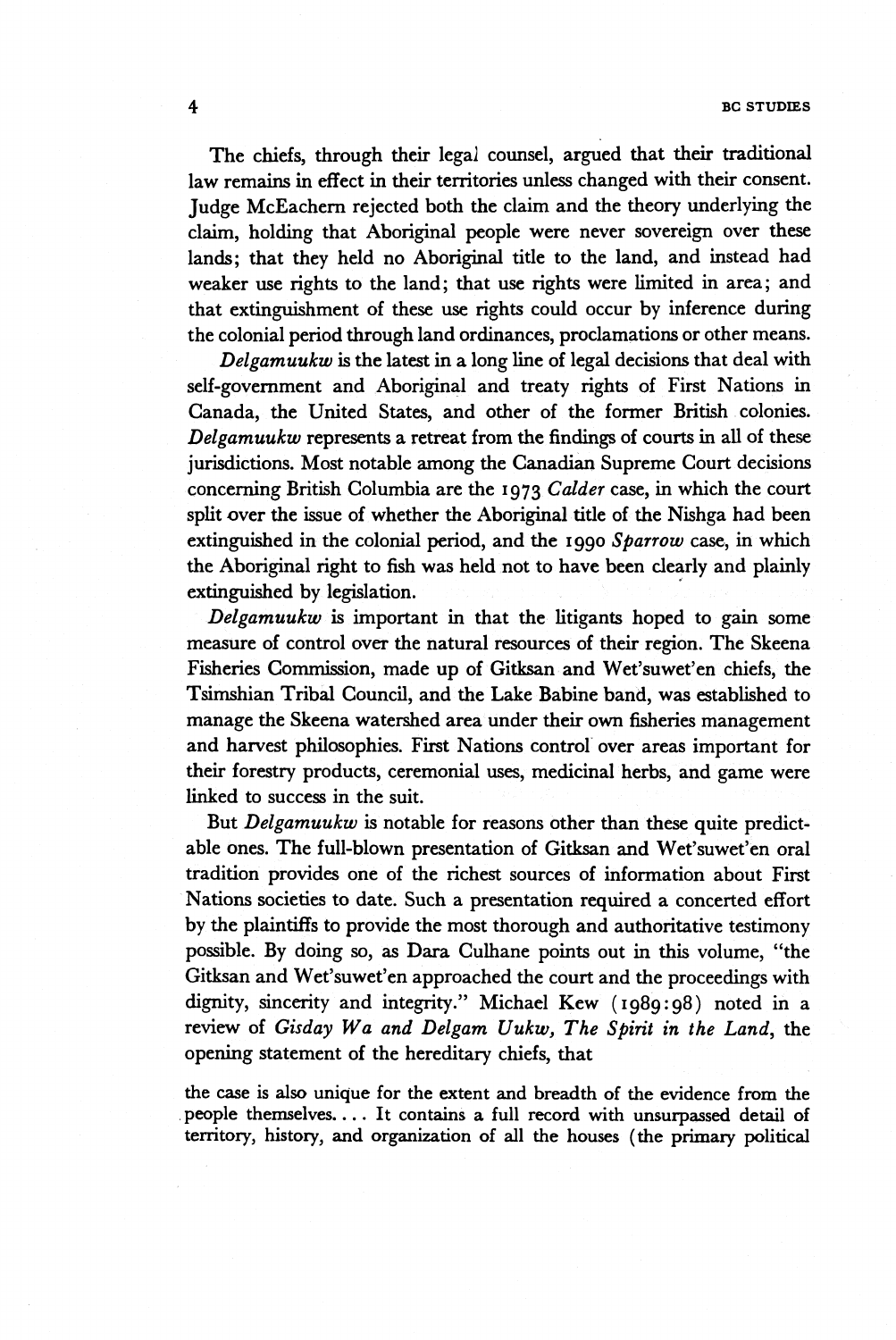**units), and it is given in the words and under direction of the people themselves. It is not a construction by outsiders.** 

**Chief Justice McEachern's rejection of this testimony and the associated testimony of anthropologists and other academics is therefore a particularly heavy blow to both the First Nations and academic communities. It is most important that such valuable testimony be understood in a light different from that cast by the** *Reasons for Judgment.* 

**In addition, the language employed in the** *Reasons for Judgment* **to describe Gitksan-Wet'suwet'en people and society and the logic underlying such descriptions shocked and outraged First Nations and academics, a fact noted in the pages of the nation's newspapers. Judge McEachern's reference to the "nasty, brutish and short" lives of Gitksan-Wet'suwet'en people in the nineteenth century and the notion that these people lived without the regular workings of an organized society received wide attention.** *The Weekend Sun* **reporters Mark Hume and Scott Simpson, for example, write of the fact that "with tears in their eyes, some of them shaking with anger, Indian leaders reacted with shock and dismay to the judgement of Chief Justice Allan McEachern" (9 March 1991 ). Reporter Ken MacQueen captured the sentiments of many scholars when he wrote that the ruling "has so angered and disgusted many of Canada's leading anthropologists that they are considering legal action"** *(Vancouver Sun,*  **13 July 1990-**

**The conduct of the trial and the manner of publication of the** *Reasons for Judgment* **are also noteworthy. In his chapter, Robin Ridington, a first-hand witness to much of the trial, describes the treatment of the chiefs during the case by a judge who did not understand the value of their contribution to the proceedings. Others, including Bruce Miller in this volume, have commented on the attractive packaging of the decision, the deceptively simple quality of its language, and the fact that it was priced to sell for \$20. Apparently intended for wide distribution, it may provide a misleading account of First Nations history and culture to large numbers of people.** 

**The first piece in this collection is the text of an address given 9 April 1991 at the Museum of Anthropology on the campus of the University of British Columbia. Dora Wilson-Kenni, Yagalahl, of the House of Spookw, served as a member of the Gitksan-Wet'suwet'en litigation team and monitored the trial in Vancouver. She describes the feast system, the importance of the oral testimony, and her strong reaction to the legal process. She comments that "we had to prove that we existed. We had to**